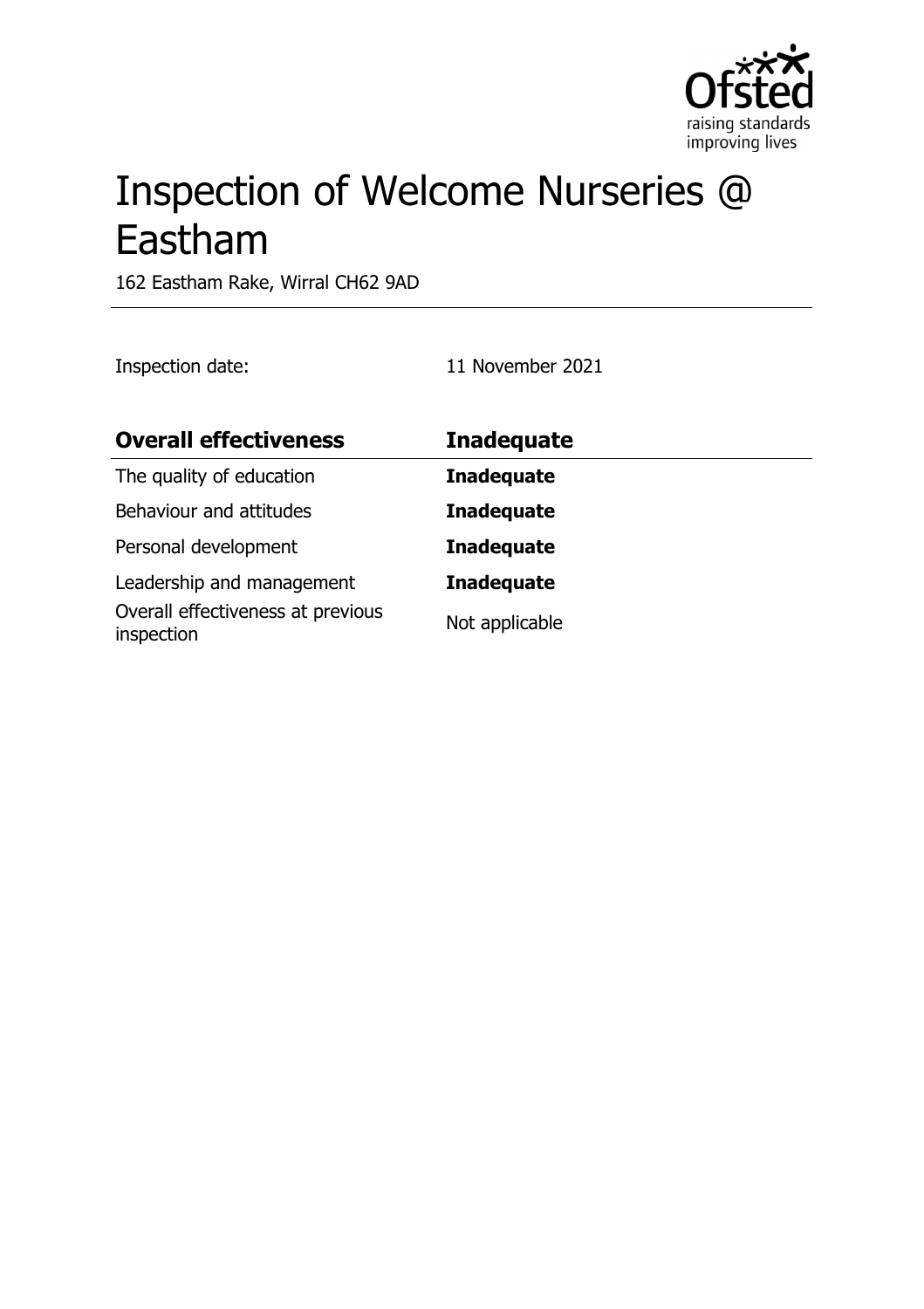

# **What is it like to attend this early years setting?**

### **The provision is inadequate**

Children's safety and learning are compromised because staff are not deployed effectively. Children do not always receive focused teaching, as staff are required to undertake tasks that take them away from the children. Children are moved between rooms in an attempt to maintain adequate supervision. This does not provide continuity in their care and learning. That said, children show that they are content as they run up to and hug staff when they arrive at the nursery. Children confidently leave parents at the door, due to COVID-19 protocols. Children are assigned a key person. However, when staff are absent and due to current staffing challenges, staff that cover the key-person role do not know what children need to learn next. This means children are not making adequate progress.

Children are happy and behave appropriately for their age. They listen to instructions from the staff. They play together with their friends using small people figures. They use twigs to represent 'The Stick Man' story in the sand tray. When in the garden, they play energetically on ride-on toys. Children are learning to help each other when they look for their wellington boots and have a go at zipping up each other's coats. They practise being independent when they blow their lunch to cool it down and peel their own satsuma.

While there are plenty of toys and activities for children to choose from, most staff are not sure of what they want children to learn during these activities. Furthermore, many of the activities in the pre-school room lack appropriate challenge. That said, staff in the toddler room plan age-appropriate experiences and consider some next steps in children's learning.

## **What does the early years setting do well and what does it need to do better?**

- $\blacksquare$  The deputy manager, who is the acting manager, undertakes a workload that is unachievable for one person. She prepares children's meals, manages day-today tasks and is often counted within the ratio supervision of children. Because of the workload, she is unable to maintain oversight and ensure the safe running of the nursery. As a result, children's safety and development are significantly compromised. Furthermore, appropriate consideration has not been made to ensure there is an additional deputy manager to cover the acting manager.
- The curriculum across the nursery is weak and poorly planned. Leaders and most staff do not have enough knowledge of child development. This means that they are unable to provide coherently planned and ambitious activities that stimulate children's learning. Children experience activities in the pre-school room that are too simplistic and often lack challenge.
- $\blacksquare$  Leaders and staff have identified some children that would benefit from extra support with their speech development. They respond to parents' requests to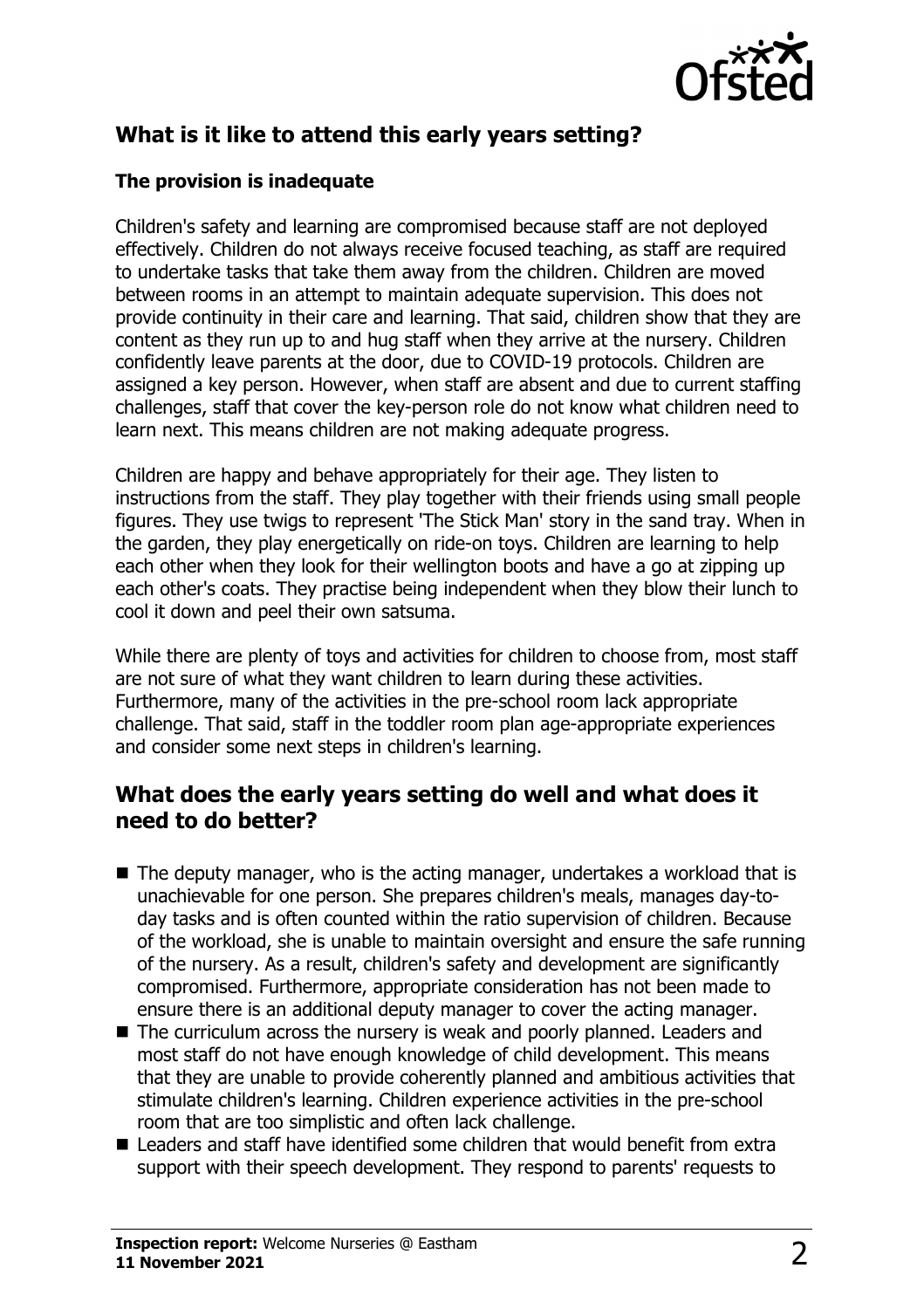

make referrals for help from other professionals. However, leaders do not understand how to support the children while waiting for external help. This means children's progress is delayed. Staff do not proactively undertake training that is specific to helping meet children's needs. That said, some staff attempt to use teaching strategies to help children's language and speech, however, it is not specific for the children within their care. This means children do not make sufficient progress and are not ready for their next stage in learning.

- $\blacksquare$  Staff are caring and want the children to do well. However, they have not received effective support or training in how they can assess what children know and can do. They complete extensive written and typed assessments that are overly burdensome. Although assessments are made, most staff are not sure what children need to learn next. As a result, children have little direction and do not make the progress they are capable of. This has a greater impact on children who are already behind in their development and those who may have additional needs.
- Most staff do not understand how to support children with their communication and language development. Some staff use incorrect language when interacting with children. They use terms, such as 'din dins' and 'ta' and refer to children as 'babes' instead of using their name. This means children do not always hear the correct words. Children have limited opportunities to develop their thinking skills because staff ask questions that prompt a 'yes' or 'no' answer. Those working with younger children do not support them to remove their dummy during play to help their emerging speech. Occasionally, staff introduce new vocabulary, such as 'pomegranate' and 'segment' when talking to children about fruit. However, these occurrences are rare.
- $\blacksquare$  Staff show commitment and access online training in their own time. However, the impact of staff training is insufficient. It does not support most staff to make necessary improvements to their practice and teaching. All staff, including the acting manager, are not being adequately supported. Staff supervision meetings are ineffective because leaders are unable to identify meaningful and appropriate targets for staff to work towards. The acting manager does not have the opportunity to do these due to her unrealistic workload, Furthermore, she does not have enough knowledge of how to coach the team to ensure continued improvement. Senior leaders do not evaluate how effective the teaching is or recognise weaknesses in the staff team. Therefore, children are not supported in the most appropriate ways by staff.
- $\blacksquare$  Parents speak kindly about the staff and feel that they are well informed about their child's time in the nursery. They receive information about what their child has enjoyed at nursery. However, they are not given ideas on how to support children's further learning at home.

# **Safeguarding**

The arrangements for safeguarding are not effective.

The designated safeguarding lead does not have an accurate understanding of who to report concerns to about the welfare of a child. Furthermore, she is not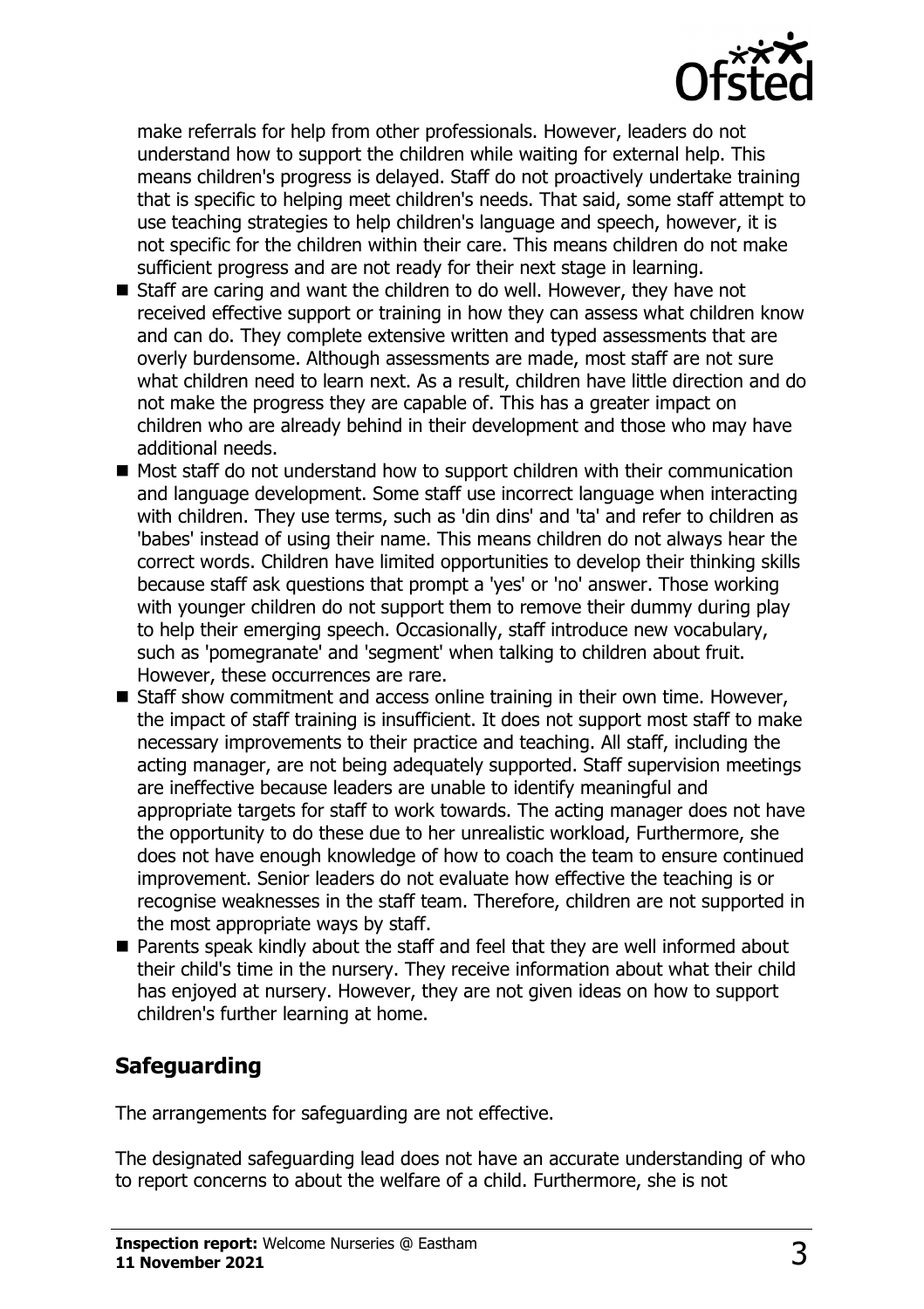

confident in what to do and who to contact if an allegation is made against a member of staff. Staff have attended safeguarding training and have some understanding about the signs of abuse. However, they lack knowledge of who to share concerns with. Although staff know to respond promptly, their uncertainty around safeguarding procedures places children at further risk. Staff are not deployed effectively to ensure adequate supervision of children should an emergency arise. This further compromises the safety of the children. Despite this, staff try to think of logical ways to keep children safe within the given circumstances.

# **What does the setting need to do to improve?**

|                                                                                                                                                                                  | Due date   |
|----------------------------------------------------------------------------------------------------------------------------------------------------------------------------------|------------|
| ensure staff are deployed effectively to<br>supervise children, so that they remain<br>safe and are provided with quality care<br>and learning experiences throughout the<br>day | 31/12/2021 |
| ensure all staff have an up-to-date<br>knowledge of and understand the<br>procedures to follow if they have any<br>concerns about a child                                        | 31/12/2021 |
| ensure all staff have an up-to-date<br>knowledge of and understand the<br>procedures to follow if an allegation is<br>made about a colleague                                     | 31/12/2021 |
| ensure there is a deputy manager who is<br>capable and supported to manage the<br>nursery in the manager's absence                                                               | 31/12/2021 |
| implement an effective key-person<br>system to ensure that during staff<br>absence, staff continue to ensure<br>children's learning is tailored to their<br>specific needs       | 31/12/2021 |
| support staff to help them improve their<br>understanding of what they want<br>children to learn and the quality of their<br>interactions with them                              | 31/12/2021 |

#### **To meet the requirements of the early years foundation stage, the provider must:**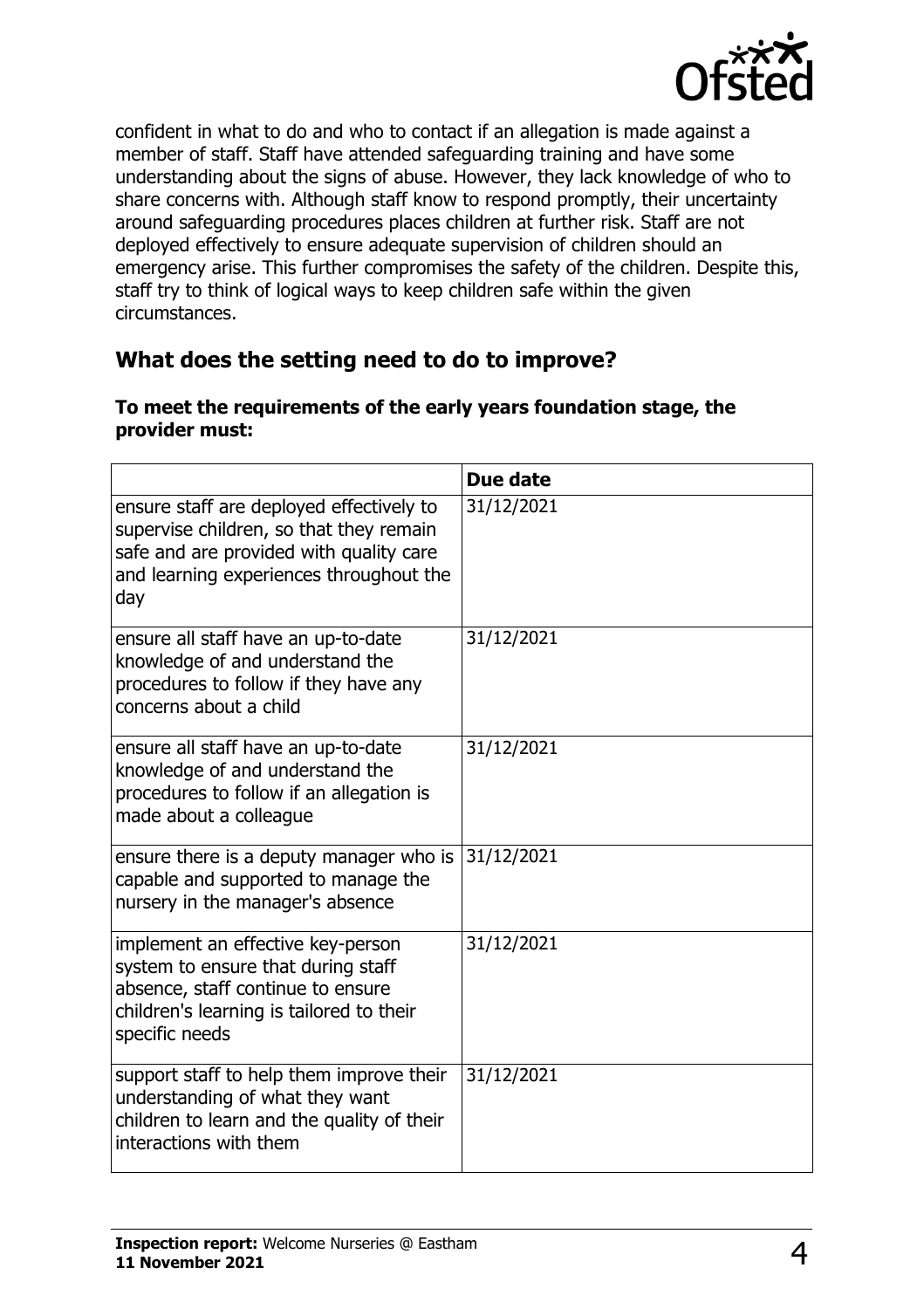

| implement an effective curriculum that<br>clearly identifies what children need to<br>learn, building on their prior knowledge<br>and skills, so all children make<br>consistently good progress                                                                                                             | 31/12/2021 |
|--------------------------------------------------------------------------------------------------------------------------------------------------------------------------------------------------------------------------------------------------------------------------------------------------------------|------------|
| ensure staff have regard to the Special<br><b>Educational Needs Code of Practice so</b><br>that they can identify, support and take<br>prompt action to meet children's<br>individual needs                                                                                                                  | 31/12/2021 |
| take action to ensure effective<br>supervision, coaching systems and<br>training opportunities are in place to<br>support gaps in staff's knowledge, to<br>improve the quality of education<br>provided to children, with particular<br>regard to understanding the age and<br>stages of children they teach | 31/12/2021 |
| take every opportunity to engage<br>children's communication and language<br>development across the curriculum                                                                                                                                                                                               | 31/12/2021 |
| improve how assessments are used to<br>reflect on what staff know about children<br>to inform tailored activities and teaching<br>experiences.                                                                                                                                                               | 31/12/2021 |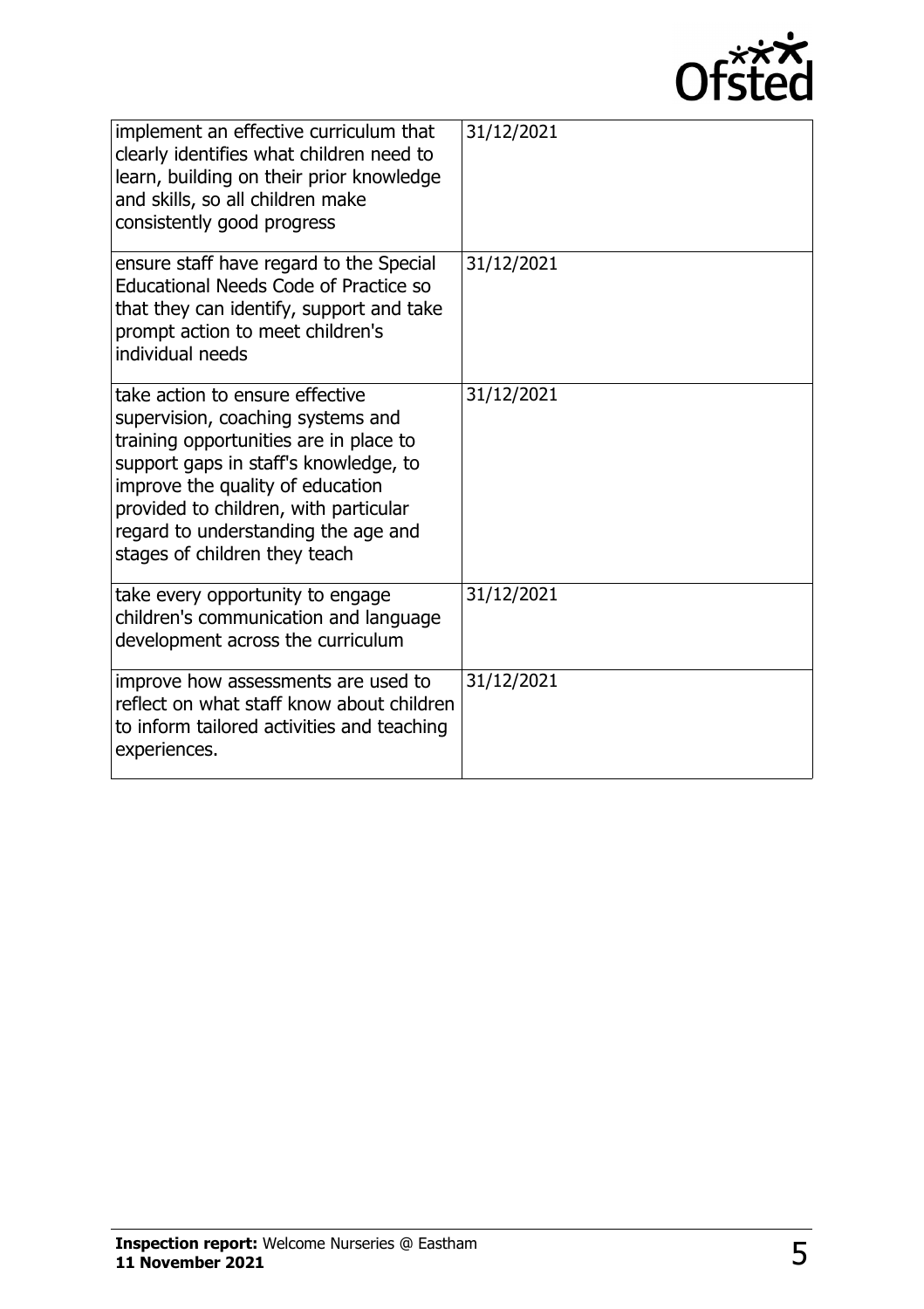

| <b>Setting details</b>                         |                                                        |
|------------------------------------------------|--------------------------------------------------------|
| Unique reference number                        | 2626084                                                |
| <b>Local authority</b>                         | Wirral                                                 |
| <b>Inspection number</b>                       | 10210463                                               |
| <b>Type of provision</b>                       | Childcare on non-domestic premises                     |
| <b>Registers</b>                               | Early Years Register, Compulsory Childcare<br>Register |
| Day care type                                  | Full day care                                          |
| Age range of children at time of<br>inspection | $1$ to $4$                                             |
| <b>Total number of places</b>                  | 60                                                     |
| Number of children on roll                     | 32                                                     |
| Name of registered person                      | <b>Welcome Nurseries Ltd</b>                           |
| Registered person unique<br>reference number   | 2576357                                                |
| <b>Telephone number</b>                        | 01513272764                                            |
| Date of previous inspection                    | Not applicable                                         |

## **Information about this early years setting**

Welcome Nurseries @ Eastham registered in 2021. The nursery opens weekdays, 7.30am to 6pm. It provides funded early education for two-, three- and four-yearold children. The nursery employs seven members of staff. Of these, five staff hold appropriate early years qualifications at level 3.

## **Information about this inspection**

#### **Inspector**

Dee White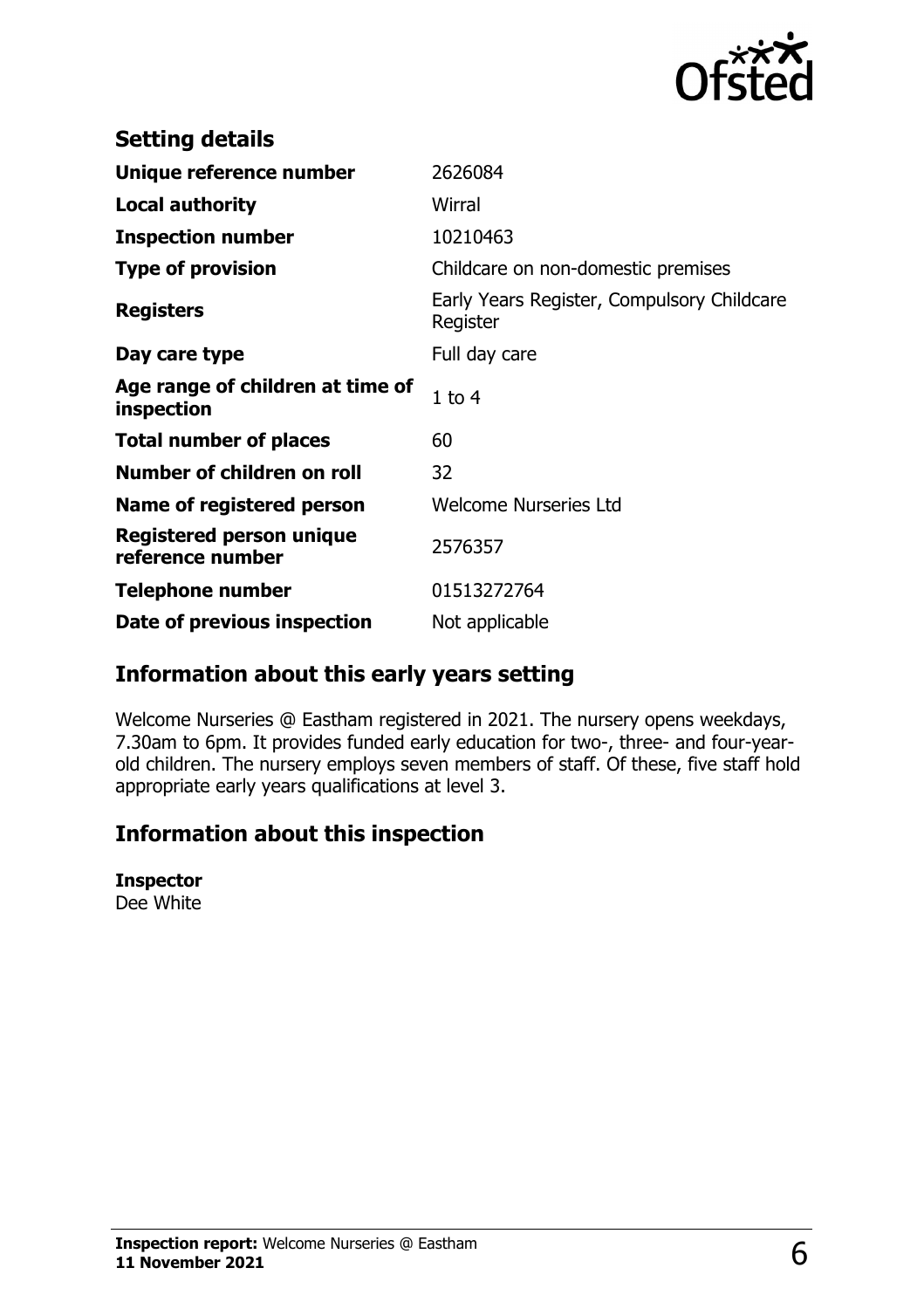

#### **Inspection activities**

- $\blacksquare$  This was the first inspection the nursery received since the COVID-19 pandemic began. The inspector has taken the impact of the pandemic into account in her evaluation of the nursery.
- $\blacksquare$  The inspection was carried out following the risk assessment process.
- $\blacksquare$  The inspector spoke to parents, staff and children at appropriate times during the inspection.
- $\blacksquare$  The inspector and deputy manager carried out a learning walk to discuss the curriculum provided.
- $\blacksquare$  The inspector checked relevant documents, including children's registers and evidence of the suitability of staff.
- Staff interactions with children and the quality of education were observed.
- The deputy manager and inspector carried out a joint observation.

We carried out this inspection under sections 49 and 50 of the Childcare Act 2006 on the quality and standards of provision that is registered on the Early Years Register. The registered person must ensure that this provision complies with the statutory framework for children's learning, development and care, known as the early years foundation stage.

If you are not happy with the inspection or the report, you can [complain to Ofsted](http://www.gov.uk/complain-ofsted-report).